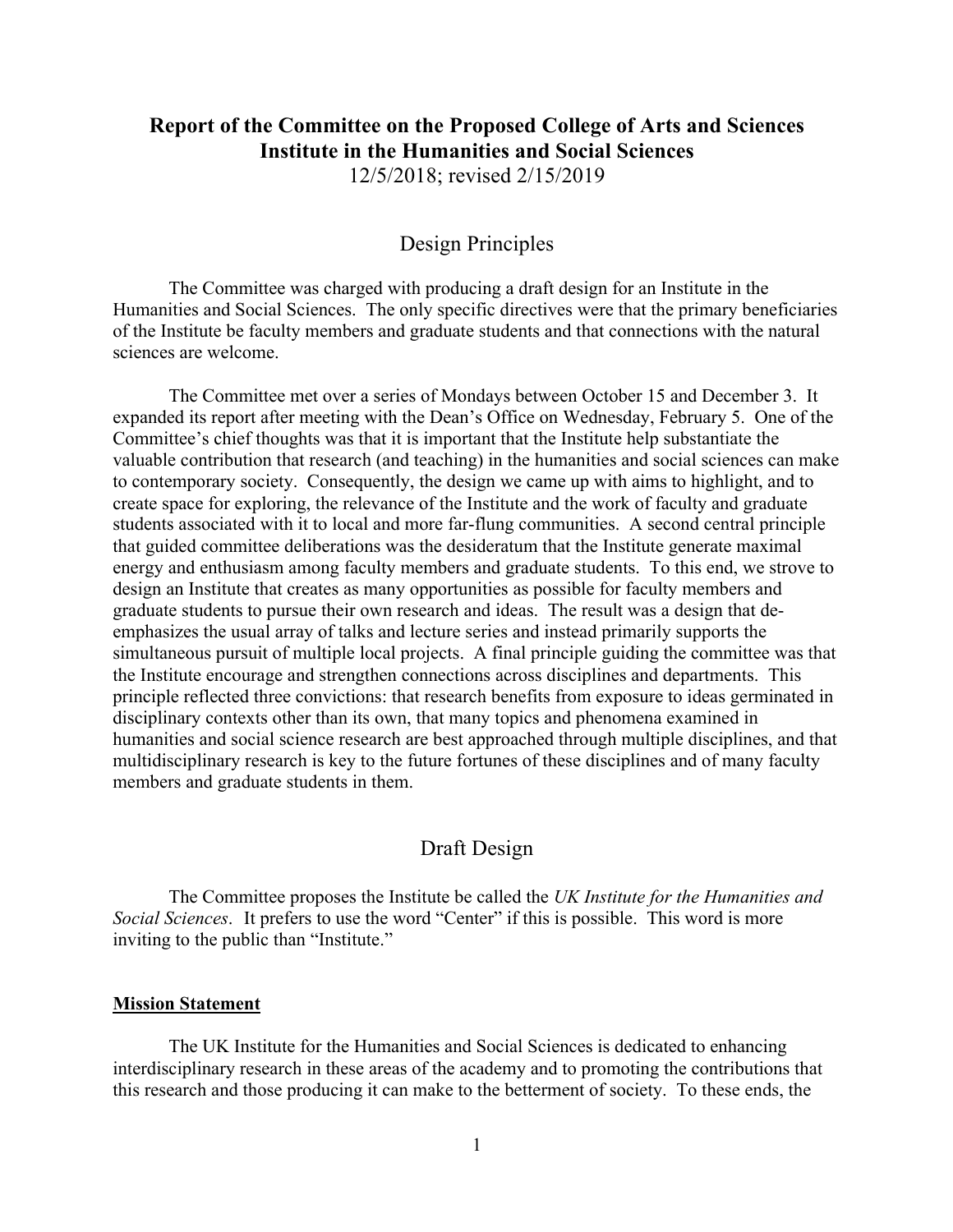Institute will facilitate opportunities for faculty members and graduate students to conduct research, to learn from and with one another, and to engage broader communities in appreciation, dissemination, and pursuit of such work. The Institute hopes, thereby, to energize and generate enthusiasm for these endeavors among participants and publics.

#### **Proposed Activities**

The proposed activities of the Institute fall into four principle areas: demonstrating societal contributions, fostering research, opportunities for graduate students, and the participation of external individuals. These categories are not mutually exclusive. For a straight list of proposed Institute Programs, see the Budget section at the end.

#### I. Demonstrating Societal Contributions

The Institute should demonstrate and create space for faculty members in the humanities and social sciences to explore or to forge the relevance and pertinence of their work to local and broader communities. The following programs support this goal:

- (1) *Strong Digital Presence*. The Institute should develop an extensive web presence that highlights work in the humanities and social sciences, especially in its pertinence to the contemporary social context, and promotes the Institute's scholarly activities and engagement efforts. Among other things, this website could support a rich series and archive of podcasts or videos about faculty research, about the pertinence of such research to contemporary society, and about the Institute itself. For example, a series of 20-minute podcasts could be produced following a Learn About X format. Similar productions could be made about graduate student work, and the website could also feature works and compositions generated by community individuals and groups in Institute activities. This archive could be complemented by blogs containing articles aimed at broader audiences about research, current events, Lexington/Kentucky/U.S. history, culture, and society, etc. It might be possible to partner with the Kentucky Humanities Council and its director, Bill Goodman, on these efforts. The idea of hosting a regular show on WUKY was also broached.
- (2) *Public Forums*. The Institute should organize public forums that bring together UK and the broader community. Such forums could include panels of faculty members and citizens that address particular topics or are centered on current books, discussions of faculty research, and events organized in conjunction with visits of external scholars (see below). In a given year, forum topics could be loosely connected to an annual overall theme that articulates some dimension of the contribution that work in the humanities and social sciences can make to society.
- (3) *Community Research*
	- (a) *Support Activity Research*. The Institute could encourage and support so-called "Activity Research." Such research systematically includes as partners in the research process either the people who are studied or people who are closely connected to or affected by the topics of study. It can take many forms.
	- (b) *Bring Research to Communities*. This category umbrellas activities of different sorts. For example, graduate students and faculty members could be supported in efforts to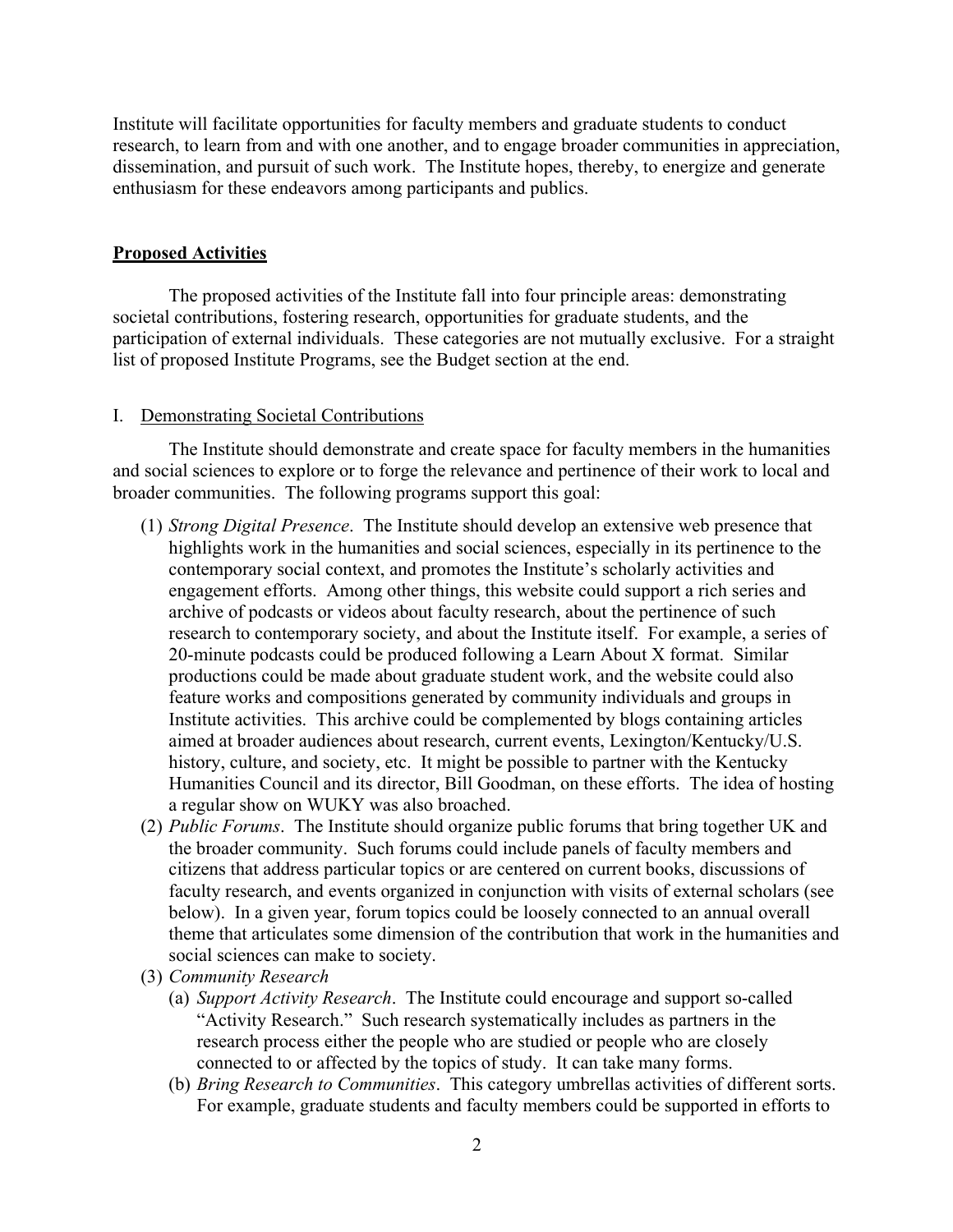"apply" their research for the good of local or regional groups and communities. Moreover, the Institute could support efforts to introduce members of the community (both adults and children) to research in the humanities and social sciences by sponsoring programs that teach them to conduct it. Oral histories, creative writing, and anthropological inquiry are just three of the many activities that community members could carry out.

- (4) *Public Writing Workshops*. The Institute could support workshops (run, for instance by organizations such as the Op Ed Project) for faculty members and graduate students who want training in writing for broader publics.
- (5) *Public Intellectual Speaker*. Each year, the Institute can organize a major speaker tied to the overall annual theme. The visit of the Speaker could be connected to additional public programming.

# II. Fostering Research

- (1) *Faculty Fellows*. The Institute could house two College faculty member per semester as Faculty Fellows. Fellows would be relieved of normal teaching duties and expected both to carry out research projects and to participate in Institute events. \$3000 in research expenses could be awarded to each Fellow for the year. Fellowships would be competitively awarded.
- (2) *Research Clusters*. The Institute could support up to two competitively awarded research clusters (collaborative research communities) during a given academic year. Each such cluster would umbrella the work of multiple individuals and aim at facilitating their publications (which need not take the form of joint publications). Clusters must involve faculty members from at least two departments and include graduate student participants; particular graduate students can either be named in applications for Institute support or become part of funded clusters through competition. Clusters must last for at least one year and may not last more than three. Each Cluster would receive a budget of up to \$35,000 per year. Types of cost that the Institute could cover include research/travel expenses, course releases, student support, and the participation of external faculty members.
- (3) *Institute Seminars*. The Institute could support multiple, but no more than six seminars per year, each dedicated to reading, writing, and discussion on a particular theme. These Seminars must include faculty members from at least two departments and be open to all interested graduate students in the College. The Institute would purchase any needed books and pay for light refreshments at Seminar meetings. Each Institute Seminar would have the opportunity to invite one external person to campus (see 4.4 below). Institute Seminars would be encouraged to apply to become Research Clusters.
- (4) *Manuscript External Review*. Each year the book manuscripts of three College faculty members' could undergo external peer review. Each manuscript would be read by two external scholars, who would visit UK to provide feedback and suggestions on it. While on campus, visitors would deliver a public lecture (or hold some sort of publication or other workshop). These manuscript reviews would be competitively awarded.
- (5) *Book Publication Workshops*. The Institute could support book publication workshops conducted by editors from academic presses.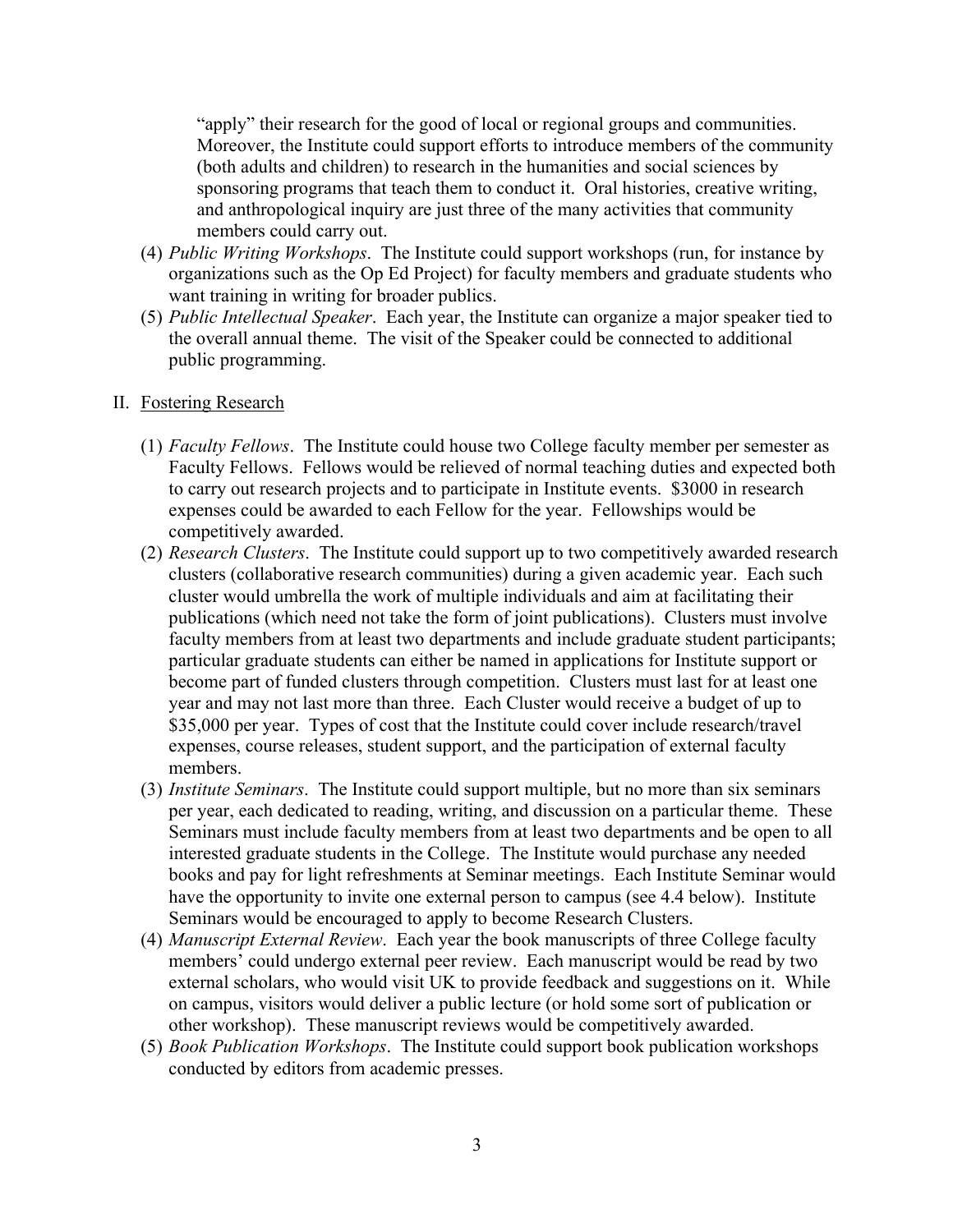All applications for Faculty Fellowships, Research Clusters, or Institute Seminars would be asked to include a statement about the relevance and pertinence of the proposed research, or of the applicants' immediate fields, to broader audiences, for example other academic disciplines or communities outside academe.

# III. Graduate Student Opportunities

- (1) As indicated, *Research Clusters* should include graduate students, and *Institute Seminars* are open to them.
- (2) *Fellows Program*. The Institute could organize two one-semester Fellows Programs for recipients of College Dissertation Fellowships in the humanities and social sciences. The fellows would be relieved of all teaching and research assistant duties during the semester and be expected to work on their own research/dissertation and to participate in the intellectual community of the Institute, including the lunch-time talk series and dissertation workgroups. \$1000 will be provided to each Fellow for research/travel expenses.
- (3) *Dissertation Workgroups*. The Institute could support dissertation workgroups during the semester or summer. These Workgroups would be open to all graduate students in the College. Graduate student fellows will be required to participate.
- (4) *Lunch-Time Talk Series*. The Institute could support a series of graduate student lunchtime talks. Institute Fellows would be required to present once over the course of the year; other speakers would be solicited from the wider College graduate population. All graduate students in the College would be invited to attend.
- (5) *Project Management*. A project management RAship should be created and filled by one graduate student each year. This person would help organize and manage Institute programs and events.

Undergraduate Students. The Committee believes that it would be valuable to create opportunities for undergraduate students to participate in Institute programs. Institute Seminars, for instance, could be open to undergraduate students by invitation. UGs could also be awarded internships to support the Institute's digital presence and the research activities it funds (etc.). In addition, the Institute could be open to collaboration with the Gaines Center, the Chellgren Center, and the Lewis Honors College.

# IV. Participation of External Individuals

- (1) *Manuscript Review*. As noted, external individuals would serve as reviewers of the manuscripts of College faculty members. Such individuals would deliver talks or conduct workshops while on campus.
- (2) *Public Intellectual Speaker.* As noted, each year the Institute would support the visit of an Annual Public Intellectual Speaker, who would speak on a topic related to that year's overall theme. Other events, including one or more public forum, should be organized around this visit.
- (3) Community members would participate in *Public Forums* and *Community Research Projects*.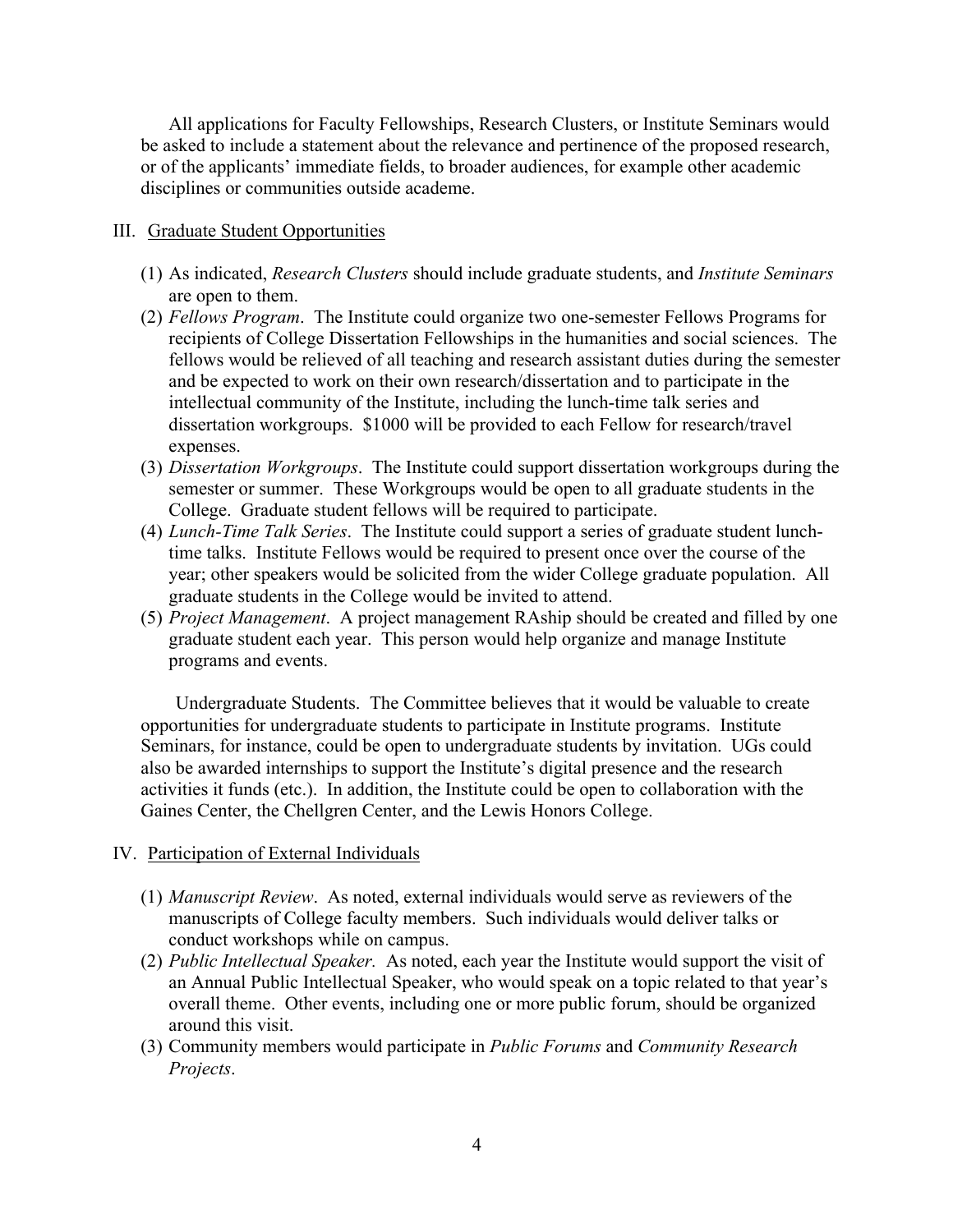- (4) *Reading Group Authors*. Each reading group could invite an external scholar whose work is central to that group's program. Each such individual would meet with the reading group and deliver a lecture or conduct a workshop while on campus.
- (5) The Institute would be pleased to host external individuals on sabbatical leave as *External Fellows*. The Institute would provide work space to each visitor, cover transportation costs between Lexington and his or her place of residence, and furnish a \$5000 research budget. External Fellows would be expected to participate in Institute activities.
- (6) External individuals could be part of *Research Clusters*.

# **Governance and Management Structure**

The Committee proposes the following structure:

- (1) *Director*. The director should be a full professor from a humanities or social science department. S/he will receive one course reduction per semester. This individual would administer the Institute's programs, including the *Fellows Programs*, the *Lunchtime Talk Series*, and the *Public Contribution Projects*. S/he would also take the lead on development efforts on behalf of the Institute.If appropriate, the Director could serve as an informal mentor to fellows
- (2) *Steering Committee*. The steering committee would consist of six members serving staggered terms. It is essential that these six individuals come from a cross-section of AS humanities and social science departments. Together with the Director, the committee would act as judge in all Institute competitions (e.g., *Research Clusters*, *Fellows*, *Institute Seminars*, *Manuscript External Review*) and be responsible for all major decisions regarding Institute programs, policies, and budget. The committee would also stand ready to advise the Director when needed. Members of the Steering Committee would be proposed by the dean acting on recommendations from department chairs and ratified by the College's Executive Committee. Each member of the steering committee would receive \$1000 per year in research expenses.
- (3) *Staff Support*. The Institute would require adequate staff support.
- (4) *Project Manager*. Each year one graduate student would assist the Director organize and run Institute programs.

# **Budget**

| 1. Strong Digital Presence     | $0$ (Hive)<br>\$ |
|--------------------------------|------------------|
| 2. Community Research          | \$20,000         |
| 3. Public Writing Workshops    | \$5,000          |
| 4. Public Intellectual Speaker | \$7,500          |
| 5. Public Forums               | \$4,000          |
| 6. Fellows Program             |                  |
| a. Faculty Members             | \$12,000         |
| b. Graduate Students           | \$10,000         |
| 7. Research Clusters           | \$70,000         |
| 8. Institute Seminars          | \$7,500          |